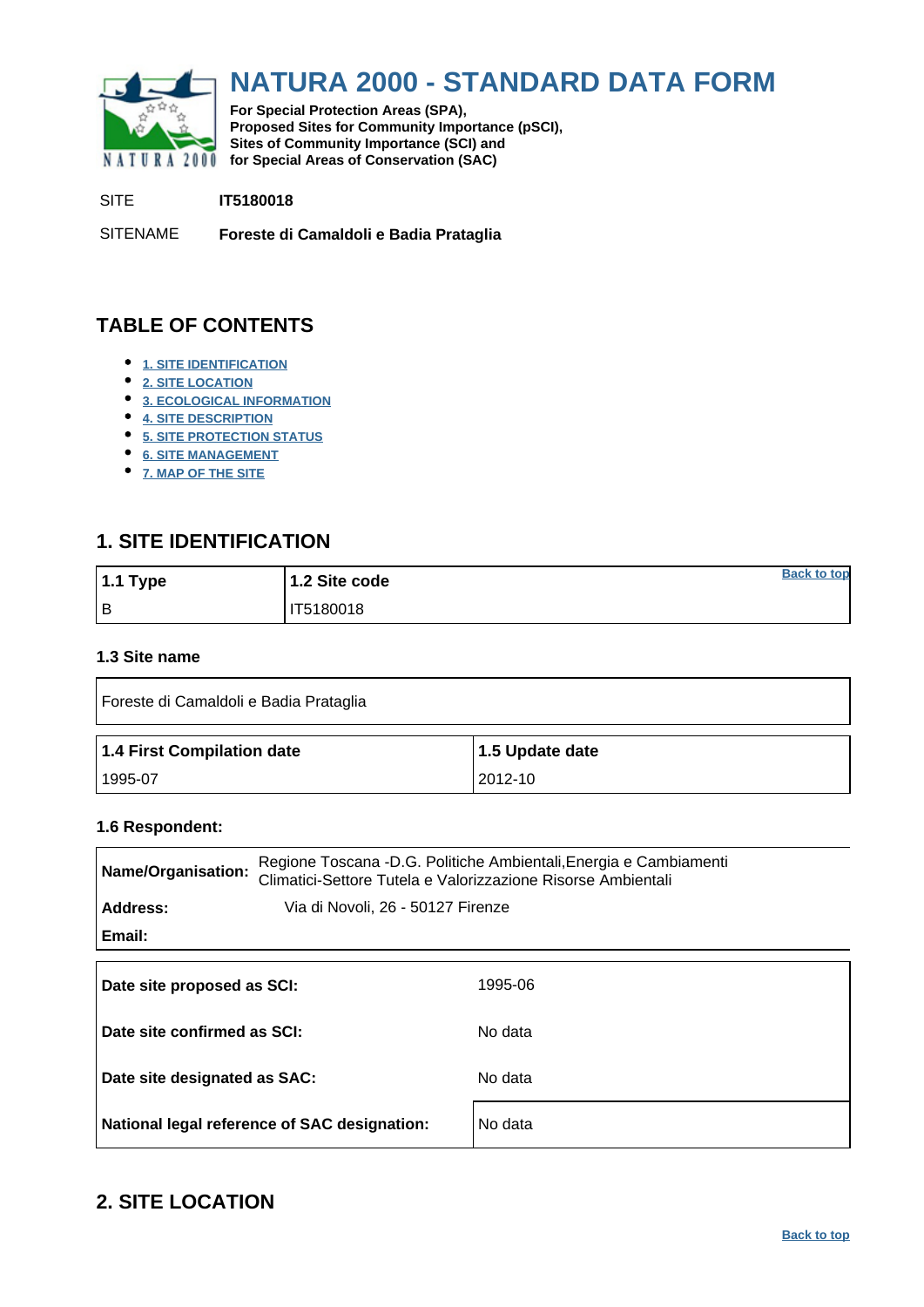### **2.1 Site-centre location [decimal degrees]:**

| Longitude        | Latitude            |
|------------------|---------------------|
| 11.8483333333333 | 43.80083333333333   |
| 2.2 Area [ha]:   | 2.3 Marine area [%] |
| 2937.0           | 0.0                 |

# **2.4 Sitelength [km]:**

0.0

### **2.5 Administrative region code and name**

| <b>NUTS level 2 code</b> | <b>Region Name</b> |
|--------------------------|--------------------|
| IITE1                    | oscana             |

## **2.6 Biogeographical Region(s)**

Continental (100.0

# <span id="page-1-0"></span>**3. ECOLOGICAL INFORMATION**

### **3.1 Habitat types present on the site and assessment for them**

**[Back to top](#page-0-0)**

| <b>Annex I Habitat types</b> |           |           |                      |                  |                        | Site assessment  |                                   |                                      |              |  |  |  |
|------------------------------|-----------|-----------|----------------------|------------------|------------------------|------------------|-----------------------------------|--------------------------------------|--------------|--|--|--|
| Code                         | <b>PF</b> | <b>NP</b> | <b>Cover</b><br>[ha] | Cave<br>[number] | <b>Data</b><br>quality | <b>A B C D</b>   | A B C                             |                                      |              |  |  |  |
|                              |           |           |                      |                  |                        | Representativity | <b>Relative</b><br><b>Surface</b> | <b>Conservation</b><br><b>Global</b> |              |  |  |  |
| 3130 <sub>0</sub>            |           |           | 0.01                 |                  | G                      | $\overline{C}$   | $\mathsf{C}$                      | $\mathsf{C}$                         | $\mathsf{C}$ |  |  |  |
| 4030H                        |           |           | 20.0                 |                  | G                      | $\overline{C}$   | $\mathsf C$                       | $\mathsf{C}$                         | $\mathsf{C}$ |  |  |  |
| 6430B                        |           |           | 10.0                 |                  | G                      | $\sf B$          | $\mathsf{C}$                      | $\mathsf{C}$                         | $\mathsf B$  |  |  |  |
| 6510B                        |           |           | 20.0                 |                  | G                      | $\mathsf C$      | $\mathsf{C}$                      | $\mathsf{C}$                         | $\mathsf{C}$ |  |  |  |
| 6520B                        |           |           | 29.37                |                  |                        | $\mathsf B$      | $\mathsf{C}$                      | $\mathsf B$                          | $\mathsf B$  |  |  |  |
| 8310 <sub>8</sub>            |           |           | 0.01                 | $\overline{2}$   | G                      | $\mathbf C$      | $\mathsf C$                       | $\mathsf C$                          | $\mathsf C$  |  |  |  |
| 9110B                        |           |           | 100.0                |                  | G                      | $\mathsf B$      | $\mathsf C$                       | B                                    | $\mathsf B$  |  |  |  |
| 91E0<br>8                    |           |           | 20.0                 |                  | G                      | $\sf B$          | $\mathsf C$                       | B                                    | B            |  |  |  |
| 91L0B                        |           |           |                      |                  |                        |                  |                                   |                                      |              |  |  |  |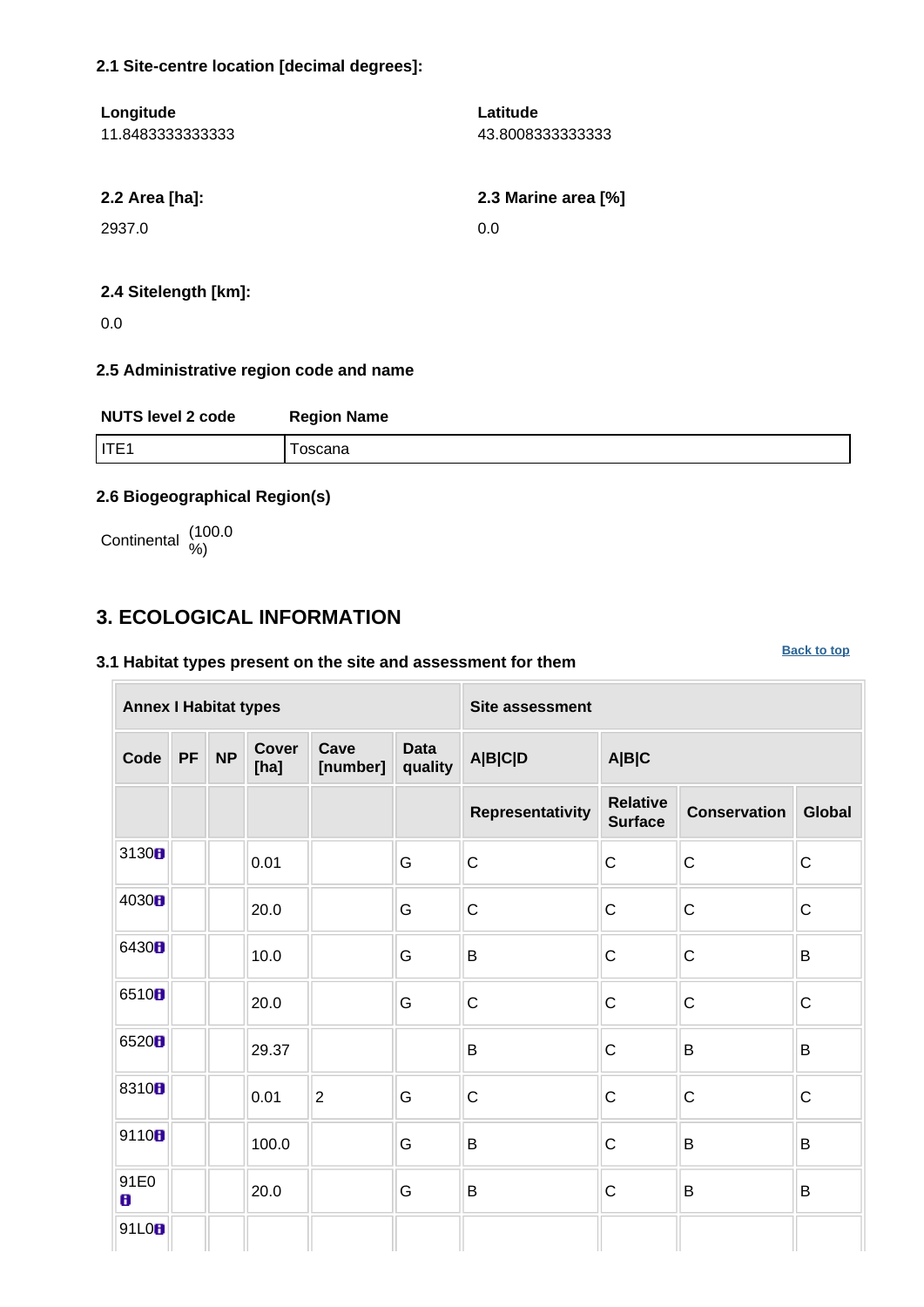|                   | 100.0 | M | В | ◡ | ◡  | ◡              |
|-------------------|-------|---|---|---|----|----------------|
| 9210 <sub>B</sub> | 600.0 | G | A | С | A  | A              |
| 9220 <sub>0</sub> | 500.0 | G | A | С | A  | $\overline{A}$ |
| 9260 <sup>2</sup> | 30.0  | G | C | С | IС | ◡              |

- **PF:** for the habitat types that can have a non-priority as well as a priority form (6210, 7130, 9430) enter "X" in the column PF to indicate the priority form.
- **NP:** in case that a habitat type no longer exists in the site enter: x (optional)
- **Cover:** decimal values can be entered
- **Caves:** for habitat types 8310, 8330 (caves) enter the number of caves if estimated surface is not available.
- **Data quality:** G = 'Good' (e.g. based on surveys); M = 'Moderate' (e.g. based on partial data with some extrapolation);  $P = 'Poor'$  (e.g. rough estimation)

#### **3.2 Species referred to in Article 4 of Directive 2009/147/EC and listed in Annex II of Directive 92/43/EEC and site evaluation for them**

|              | <b>Species</b> |                                     |              |           |                  | Population in the site |             |      |              |                |                | Site assessment |              |             |  |
|--------------|----------------|-------------------------------------|--------------|-----------|------------------|------------------------|-------------|------|--------------|----------------|----------------|-----------------|--------------|-------------|--|
| G            | Code           | <b>Scientific</b><br><b>Name</b>    | $\mathsf{s}$ | <b>NP</b> | <b>Size</b><br>т |                        | <b>Unit</b> | Cat. | D.qual.      | <b>A B C D</b> | <b>A B C</b>   |                 |              |             |  |
|              |                |                                     |              |           |                  | Min                    | <b>Max</b>  |      |              |                | Pop.           | Con.            | Iso.         | Glo         |  |
| B            | A085           | <b>Accipiter gentilis</b>           |              |           | p                |                        |             |      | P            | <b>DD</b>      | $\mathsf C$    | B               | $\mathsf{C}$ | $\mathsf C$ |  |
| В            | A091           | <b>Aquila chrysaetos</b>            |              |           | p                |                        |             |      | P            | <b>DD</b>      | $\mathsf{C}$   | B               | $\mathsf{C}$ | B           |  |
| $\mathbf{I}$ | 1092           | <b>Austropotamobius</b><br>pallipes |              |           | р                |                        |             |      | P            | <b>DD</b>      | $\mathsf C$    | B               | B            | B           |  |
| $\mathsf{P}$ | 1386           | <b>Buxbaumia viridis</b>            |              |           | p                | 1                      | 5           | İ    |              | G              | $\mathsf{C}$   | B               | A            | B           |  |
| M            | 1352           | <b>Canis lupus</b>                  |              |           | р                |                        |             |      | $\mathsf{R}$ | <b>DD</b>      | $\mathsf{C}$   | B               | $\mathsf{C}$ | B           |  |
| B            | A224           | <b>Caprimulgus</b><br>europaeus     |              |           | p                |                        |             |      | $\mathsf{R}$ | <b>DD</b>      | D              |                 |              |             |  |
| $\mathbf{I}$ | 1088           | <b>Cerambyx cerdo</b>               |              |           | p                |                        |             |      | P            | <b>DD</b>      | $\overline{C}$ | $\overline{C}$  | $\mathsf{C}$ | $\mathsf C$ |  |
| В            | A334           | <b>Certhia familiaris</b>           |              |           | p                |                        |             |      | P            | <b>DD</b>      | $\overline{C}$ | A               | B            | B           |  |
| B            | A084           | <b>Circus pygargus</b>              |              |           | p                |                        |             |      | P            | <b>DD</b>      | D              |                 |              |             |  |
| B            | A240           | <b>Dendrocopos</b><br>minor         |              |           | p                |                        |             |      | P            | <b>DD</b>      | $\mathsf C$    | B               | $\mathsf{C}$ | $\mathsf C$ |  |
| B            | A236           | <b>Dryocopus</b><br>martius         |              |           | p                |                        |             |      | P            | <b>DD</b>      | $\mathsf{C}$   | B               | B            | B           |  |
| I            | 6199           | <b>Euplagia</b><br>quadripunctaria  |              |           | p                |                        |             |      | $\mathsf{R}$ | <b>DD</b>      | $\mathsf{C}$   | B               | $\mathsf C$  | $\mathsf C$ |  |
| В            | A103           | <b>Falco peregrinus</b>             |              |           | p                |                        |             |      | P            | <b>DD</b>      | D              |                 |              |             |  |
| В            | A338           | <b>Lanius collurio</b>              |              |           | p                |                        |             |      | P            | <b>DD</b>      | D              |                 |              |             |  |
| $\mathbf{I}$ | 1083           | <b>Lucanus cervus</b>               |              |           | p                |                        |             |      | $\mathsf{C}$ | <b>DD</b>      | $\mathsf{C}$   | B               | $\mathsf{C}$ | $\mathsf C$ |  |
| B            | A246           | Lullula arborea                     |              |           | p                |                        |             |      | P            | <b>DD</b>      | $\mathsf{C}$   | B               | $\mathsf{C}$ | B           |  |
| M            | 1310           | <b>Miniopterus</b><br>schreibersii  |              |           | p                |                        |             |      | P            | <b>DD</b>      | $\mathsf{C}$   | B               | $\mathsf{C}$ | B           |  |
| M            | 1307           | <b>Myotis blythii</b>               |              |           | р                | 6                      | 10          | İ    |              | G              | $\mathsf{C}$   | B               | $\mathsf C$  | B           |  |
|              |                | <b>Myotis</b>                       |              |           |                  |                        |             |      |              |                |                |                 |              |             |  |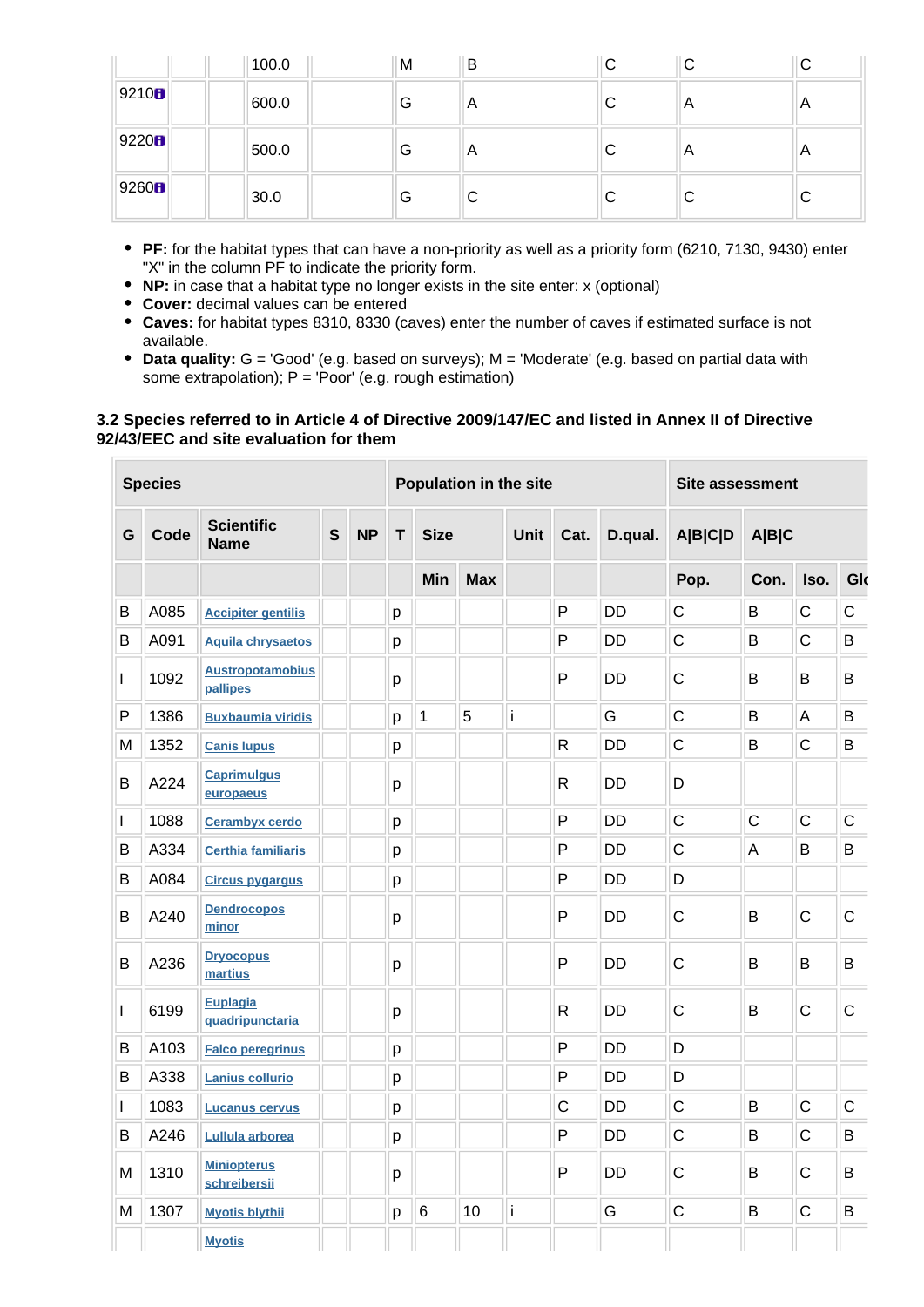| M | 1321 | emarginatus                          | W | $\vert$ 1 | 5  |              | G         | D           |   |              |              |
|---|------|--------------------------------------|---|-----------|----|--------------|-----------|-------------|---|--------------|--------------|
| M | 1324 | <b>Myotis myotis</b>                 | p | 6         | 10 |              | G         | C           | B | $\mathsf{C}$ | B            |
| B | A072 | Pernis apivorus                      |   |           |    | R            | <b>DD</b> | $\mathsf C$ | B | $\mathsf{C}$ | B            |
| B | A274 | <b>Phoenicurus</b><br>phoenicurus    |   |           |    | $\mathsf{C}$ | <b>DD</b> | C           | A | $\mathsf C$  | $\mathsf{C}$ |
| B | A314 | <b>Phylloscopus</b><br>sibilatrix    | p |           |    | $\mathsf{P}$ | DD        | $\mathsf C$ | A | $\mathsf{C}$ | B            |
| M | 1304 | <b>Rhinolophus</b><br>ferrumequinum  |   |           |    | P            | <b>DD</b> | C           | B | $\mathsf{C}$ | B            |
| M | 1303 | <b>Rhinolophus</b><br>hipposideros   | p |           |    | $\mathsf{P}$ | DD        | C           | B | $\mathsf C$  | B            |
| I | 1087 | Rosalia alpina                       | p |           |    | $\mathsf{P}$ | DD        | $\mathsf C$ | A | B            | B            |
| Α | 5367 | <b>Salamandrina</b><br>perspicillata | p |           |    | $\mathsf{R}$ | <b>DD</b> | D           |   |              |              |
| Α | 1167 | <b>Triturus carnifex</b>             | p |           |    | $\mathsf{R}$ | DD        | D           |   |              |              |
| I | 1014 | <b>Vertigo angustior</b>             | р |           |    | $\mathsf{P}$ | DD        | C           | B | B            | B            |

- **Group:**  $A =$  Amphibians,  $B =$  Birds,  $F =$  Fish,  $I =$  Invertebrates,  $M =$  Mammals,  $P =$  Plants,  $R =$  Reptiles
- **S:** in case that the data on species are sensitive and therefore have to be blocked for any public access enter: yes
- **NP:** in case that a species is no longer present in the site enter: x (optional)
- **Type:**  $p =$  permanent,  $r =$  reproducing,  $c =$  concentration,  $w =$  wintering (for plant and non-migratory species use permanent)
- Unit: i = individuals, p = pairs or other units according to the Standard list of population units and codes in accordance with Article 12 and 17 reporting (see **[reference portal](http://bd.eionet.europa.eu/activities/Natura_2000/reference_portal)**)
- **Abundance categories (Cat.):** C = common, R = rare, V = very rare, P = present to fill if data are deficient (DD) or in addition to population size information
- **Data quality:** G = 'Good' (e.g. based on surveys); M = 'Moderate' (e.g. based on partial data with some extrapolation); P = 'Poor' (e.g. rough estimation); VP = 'Very poor' (use this category only, if not even a rough estimation of the population size can be made, in this case the fields for population size can remain empty, but the field "Abundance categories" has to be filled in)

# **3.3 Other important species of flora and fauna (optional)**

| <b>Species</b> |             |                                      |              |           | Population in the site |             |  |                | <b>Motivation</b>              |              |                            |          |              |    |
|----------------|-------------|--------------------------------------|--------------|-----------|------------------------|-------------|--|----------------|--------------------------------|--------------|----------------------------|----------|--------------|----|
| Group          | <b>CODE</b> | <b>Scientific</b><br><b>Name</b>     | $\mathbf{s}$ | <b>NP</b> | <b>Size</b>            | <b>Unit</b> |  | Cat.           | <b>Species</b><br><b>Annex</b> |              | <b>Other</b><br>categories |          |              |    |
|                |             |                                      |              |           | Min                    | <b>Max</b>  |  | <b>C R V P</b> | IV                             | $\mathbf{V}$ | $\mathsf{A}$               | B        | $\mathbf{C}$ | D  |
|                |             | <b>Acanthocinus</b><br>xanthoneurus  |              |           |                        |             |  | $\mathsf{R}$   |                                |              |                            | $\times$ |              |    |
|                |             | <b>Aglia tau</b>                     |              |           |                        |             |  | $\mathsf{R}$   |                                |              |                            |          |              | X. |
| P              |             | <b>Aquilegia</b><br>vulgaris         |              |           |                        |             |  | $\mathsf{R}$   |                                |              |                            |          |              | X  |
|                |             | <b>Arion</b><br><b>intermedius</b>   |              |           |                        |             |  | $\mathsf{P}$   |                                |              |                            |          |              | X  |
| P              |             | <b>Atropa</b><br>belladonna          |              |           |                        |             |  | $\mathsf{R}$   |                                |              |                            |          |              | Χ  |
| P              |             | Caltha<br>palustris                  |              |           |                        |             |  | $\mathsf{R}$   |                                |              |                            |          |              | X  |
| P              |             | <b>Campanula</b><br><b>latifolia</b> |              |           |                        |             |  | $\mathsf{R}$   |                                |              |                            |          |              | X  |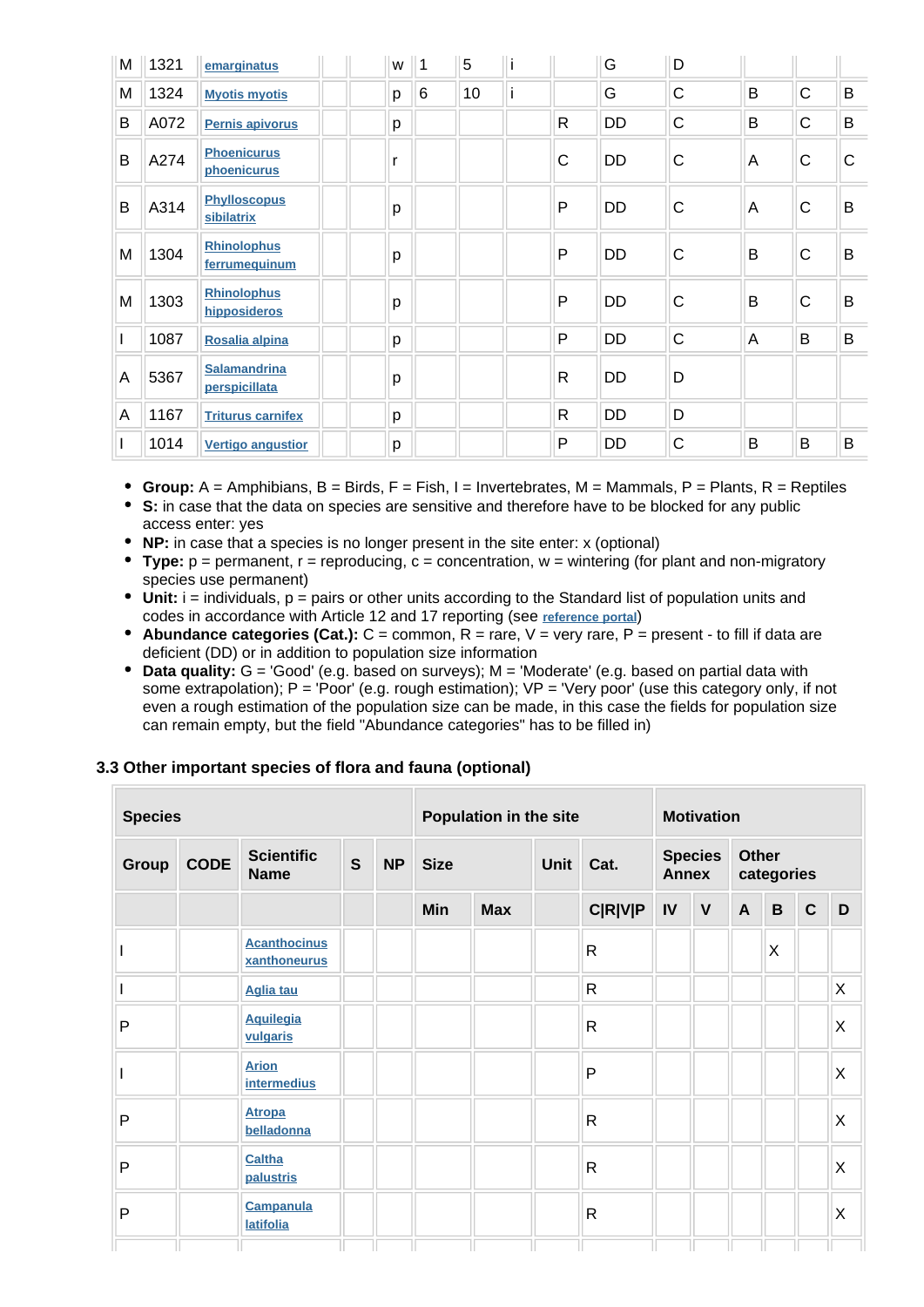| $\sf P$                  |      | <b>Centaurea</b><br>arrigonii                     |  | $\mathsf C$  |                |              | $\mathsf X$  |                           |              |
|--------------------------|------|---------------------------------------------------|--|--------------|----------------|--------------|--------------|---------------------------|--------------|
| $\sf B$                  | A334 | <b>Certhia</b><br>familiaris                      |  | $\sf P$      |                |              |              |                           | X            |
| ${\sf M}$                |      | <b>Cervus</b><br>elaphus                          |  | $\sf P$      |                |              |              | X                         |              |
| $\mathsf{R}$             | 1284 | <b>Coluber</b><br>viridiflavus                    |  | $\mathbf C$  | X              |              |              |                           |              |
| $\mathsf{R}$             | 1283 | <b>Coronella</b><br>austriaca                     |  | $\sf P$      | $\pmb{\times}$ |              |              |                           |              |
| M                        | 2591 | <b>Crocidura</b><br>leucodon                      |  | $\sf P$      |                |              |              | $\boldsymbol{\mathsf{X}}$ | X            |
| L                        |      | <b>Donacia</b><br>simplex                         |  | ${\sf P}$    |                |              |              |                           | X            |
| ${\sf P}$                |      | <b>Dryopteris</b><br>affinis subsp.<br>cambrensis |  | $\mathsf{R}$ |                |              |              |                           | $\mathsf{X}$ |
| $\sf P$                  |      | <b>Dryopteris</b><br>expansa                      |  | $\mathsf{R}$ |                |              |              |                           | X            |
| ${\sf P}$                |      | <b>Epipactis</b><br>flaminia                      |  | $\mathsf{R}$ |                |              |              |                           | X            |
| M                        | 1327 | <b>Eptesicus</b><br>serotinus                     |  | ${\sf P}$    |                |              |              | $\mathsf{X}$              | X            |
| ${\sf M}$                | 1363 | <b>Felis silvestris</b>                           |  | $\mathsf V$  | $\mathsf X$    |              |              |                           |              |
| P                        | 1866 | <b>Galanthus</b><br>nivalis                       |  | $\sf P$      |                | $\mathsf{X}$ |              |                           | X            |
| $\mathbf{I}$             |      | <b>Gnorimus</b><br>nobilis                        |  | ${\sf P}$    |                |              |              |                           | $\mathsf{X}$ |
| ${\sf M}$                | 1344 | <b>Hystrix cristata</b>                           |  | $\mathsf C$  | $\mathsf X$    |              |              |                           |              |
| $\overline{\phantom{a}}$ |      | <u>Ischnura</u><br>pumilium                       |  | ${\sf P}$    |                |              |              |                           | X            |
| $\sf P$                  |      | Listera cordata                                   |  | $\mathsf V$  |                |              |              |                           | X            |
| $\sf P$                  |      | Logfia arvensis                                   |  | P            |                |              |              |                           | X            |
| ${\sf P}$                |      | Lychnis<br>coronaria                              |  | $\mathsf{R}$ |                |              |              |                           | X            |
| $\mathbf{I}$             |      | <b>Musaria affinis</b><br>nigrohirta              |  | $\mathsf{R}$ |                |              | $\mathsf{X}$ |                           |              |
| ${\sf M}$                | 2595 | <b>Neomys</b><br>anomalus                         |  | $\sf P$      |                |              |              | $\mathsf{X}$              | X            |
| M                        | 2597 | <b>Neomys</b><br>fodiens                          |  | P            |                |              |              | $\boldsymbol{\mathsf{X}}$ | X            |
| ${\sf M}$                | 1331 | <b>Nyctalus</b><br>leisleri                       |  | $\sf P$      |                |              |              | $\mathsf{X}$              | X            |
| ${\sf M}$                | 1312 | <b>Nyctalus</b><br>noctula                        |  | P            |                |              |              | $\boldsymbol{\mathsf{X}}$ | X            |
| $\mathbf{I}$             | 1057 | <b>Parnassius</b><br>apollo                       |  | $\sf P$      | X              |              |              |                           |              |
| $\mathbf{I}$             | 1056 | <b>Parnassius</b><br>mnemosyne                    |  | $\sf P$      | $\mathsf X$    |              |              | $\boldsymbol{\mathsf{X}}$ | X            |
|                          |      | <b>Phegopteris</b>                                |  |              |                |              |              |                           |              |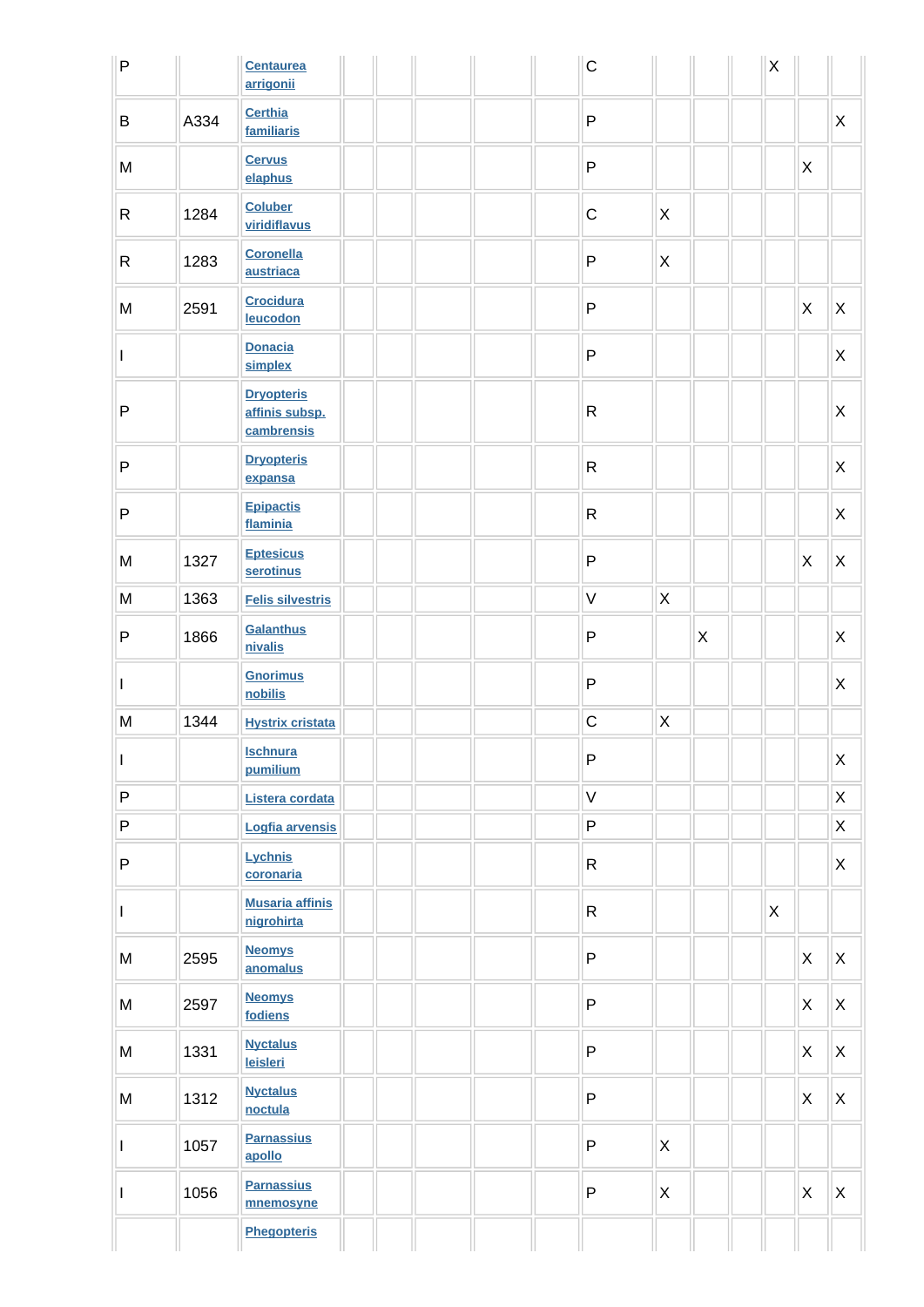| $\sf P$      |      | connectilis                             |  | $\mathsf{R}$ |                           |              |                           |    | X |
|--------------|------|-----------------------------------------|--|--------------|---------------------------|--------------|---------------------------|----|---|
| M            | 2016 | <b>Pipistrellus</b><br>kuhli            |  | $\mathbf C$  | $\boldsymbol{\mathsf{X}}$ |              |                           |    |   |
| I            |      | <b>Platycerus</b><br>caraboides         |  | $\sf P$      |                           |              |                           |    | X |
| M            | 1326 | <b>Plecotus</b><br>auritus              |  | ${\sf P}$    | X                         |              |                           | X  | X |
| M            | 1329 | <b>Plecotus</b><br>austriacus           |  | $\sf P$      | $\boldsymbol{\mathsf{X}}$ |              |                           | X  | X |
| R            | 1256 | <b>Podarcis</b><br>muralis              |  | $\mathsf C$  | $\pmb{\times}$            |              |                           |    |   |
| L            |      | <b>Prionus</b><br>coriarius             |  | $\mathsf{R}$ |                           |              |                           |    | X |
| A            | 1210 | Rana esculenta                          |  | $\mathsf C$  |                           | $\mathsf{X}$ |                           |    |   |
| A            | 1206 | Rana italica                            |  | ${\sf P}$    | $\mathsf X$               |              |                           |    |   |
| A            | 1213 | Rana<br>temporaria                      |  | $\sf P$      |                           |              |                           |    | X |
| L            |      | Retinella<br>olivetorum                 |  | ${\sf P}$    |                           |              | X                         |    |   |
| А            |      | <b>Salamandra</b><br>salamandra         |  | ${\sf P}$    |                           |              |                           |    | X |
| $\mathsf{P}$ |      | <b>Sesleria</b><br>pichiana             |  | $\mathsf C$  |                           |              | X                         |    |   |
| L            |      | <b>Sinodendron</b><br>cylindricum       |  | ${\sf R}$    |                           |              |                           |    | X |
| A            | 1185 | <b>Speleomantes</b><br><b>italicus</b>  |  | ${\sf P}$    |                           |              | $\pmb{\times}$            | X. | Χ |
| $\sf P$      |      | <b>Staphylea</b><br>pinnata             |  | ${\sf R}$    |                           |              |                           |    | Χ |
| P            |      | <b>Tephroseris</b><br><b>italica</b>    |  | $\mathsf C$  |                           |              | $\boldsymbol{\mathsf{X}}$ |    |   |
| L            |      | <b>Trechus</b><br>zangherii             |  | $\sf P$      |                           |              | $\mathsf X$               |    |   |
| $\mathsf A$  |      | <b>Triturus</b><br>alpestris            |  | $\sf P$      |                           |              |                           |    | X |
| А            |      | <b>Triturus</b><br>alpestris<br>apuanus |  | $\sf P$      |                           |              | $\boldsymbol{\mathsf{X}}$ |    | X |
| $\mathsf A$  |      | <b>Triturus</b><br>vulgaris             |  | $\sf P$      |                           |              |                           | X  |   |
| $\sf P$      |      | <b>Trollius</b><br>europaeus            |  | $\vee$       |                           |              |                           |    | X |
| I            |      | <b>Vulda italica</b>                    |  | $\sf P$      |                           |              |                           |    | X |
|              | 1053 | Zerynthia<br>polyxena                   |  | $\mathsf{R}$ | $\boldsymbol{\mathsf{X}}$ |              |                           | X  | X |

- **Group:** A = Amphibians, B = Birds, F = Fish, Fu = Fungi, I = Invertebrates, L = Lichens, M = Mammals,  $P =$  Plants,  $R =$  Reptiles
- **CODE:** for Birds, Annex IV and V species the code as provided in the reference portal should be used in addition to the scientific name
- **S:** in case that the data on species are sensitive and therefore have to be blocked for any public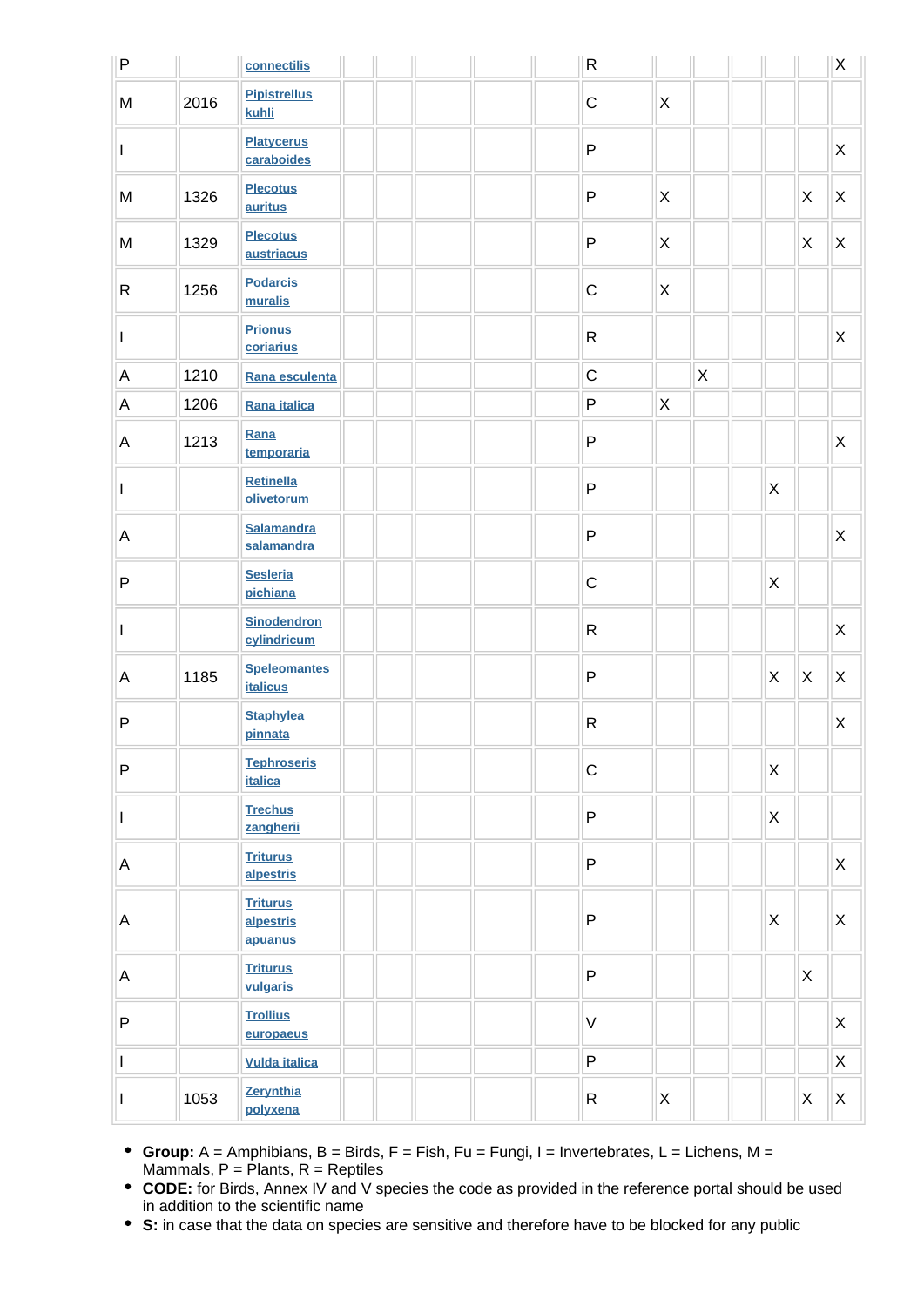access enter: yes

- **NP:** in case that a species is no longer present in the site enter: x (optional)
- $\bullet$  Unit:  $i =$  individuals,  $p =$  pairs or other units according to the standard list of population units and codes in accordance with Article 12 and 17 reporting, (see **[reference portal](http://bd.eionet.europa.eu/activities/Natura_2000/reference_portal)**)
- **Cat.:** Abundance categories: C = common, R = rare, V = very rare, P = present
- **Motivation categories: IV, V:** Annex Species (Habitats Directive), **A:** National Red List data; **B:** Endemics; **C:** International Conventions; **D:** other reasons

# <span id="page-6-0"></span>**4. SITE DESCRIPTION**

#### **4.1 General site character**

**[Back to top](#page-0-0)**

| <b>Habitat class</b>       | % Cover |
|----------------------------|---------|
| N <sub>20</sub>            | 11.0    |
| N <sub>19</sub>            | 10.0    |
| <b>N16</b>                 | 20.0    |
| <b>N06</b>                 | 1.0     |
| N09                        | $5.0\,$ |
| <b>N17</b>                 | 50.0    |
| <b>N23</b>                 | 3.0     |
| <b>Total Habitat Cover</b> | 100     |

#### **Other Site Characteristics**

Sono presenti numerosi rimboschimenti di alto valore storico e paesaggistico.

#### **4.2 Quality and importance**

Sito di rilevante importanza per la presenza di Mammiferi predatori come il Lupo, la Martora ed il Gatto selvatico. Fra gli Anfibi sono presenti la Rana italica, endemismo italiano, ed il Triturus carnifex, endemico dell'Italia appenninica. Da segnalare i

### **4.3 Threats, pressures and activities with impacts on the site**

The most important impacts and activities with high effect on the site

| Negative Impacts                             |                                   |                           |  |
|----------------------------------------------|-----------------------------------|---------------------------|--|
| <b>Threats</b><br>and<br>pressures<br>[code] | Pollution<br>(optional)<br>[code] | inside/outside<br>[i o b] |  |
| G01.02                                       |                                   |                           |  |
| D01.01                                       |                                   |                           |  |
| G02.08                                       |                                   |                           |  |
| B01.02                                       |                                   |                           |  |
| D01.02                                       |                                   |                           |  |
| E01.03                                       |                                   |                           |  |
|                                              |                                   |                           |  |

| Positive Impacts |                                                |                     |                           |
|------------------|------------------------------------------------|---------------------|---------------------------|
| <b>IRank</b>     | Activities,<br>management (optional)<br>[code] | Pollution<br>[code] | inside/outside<br>[i o b] |

Rank:  $H = high$ ,  $M = medium$ ,  $L = low$ 

Pollution:  $N =$  Nitrogen input, P = Phosphor/Phosphate input, A = Acid input/acidification,

 $T =$  toxic inorganic chemicals,  $Q =$  toxic organic chemicals,  $X =$  Mixed pollutions

 $i = inside, o = outside, b = both$ 

### **4.4 Ownership (optional)**

|    | $\sim$ |  |
|----|--------|--|
| Iэ |        |  |
|    |        |  |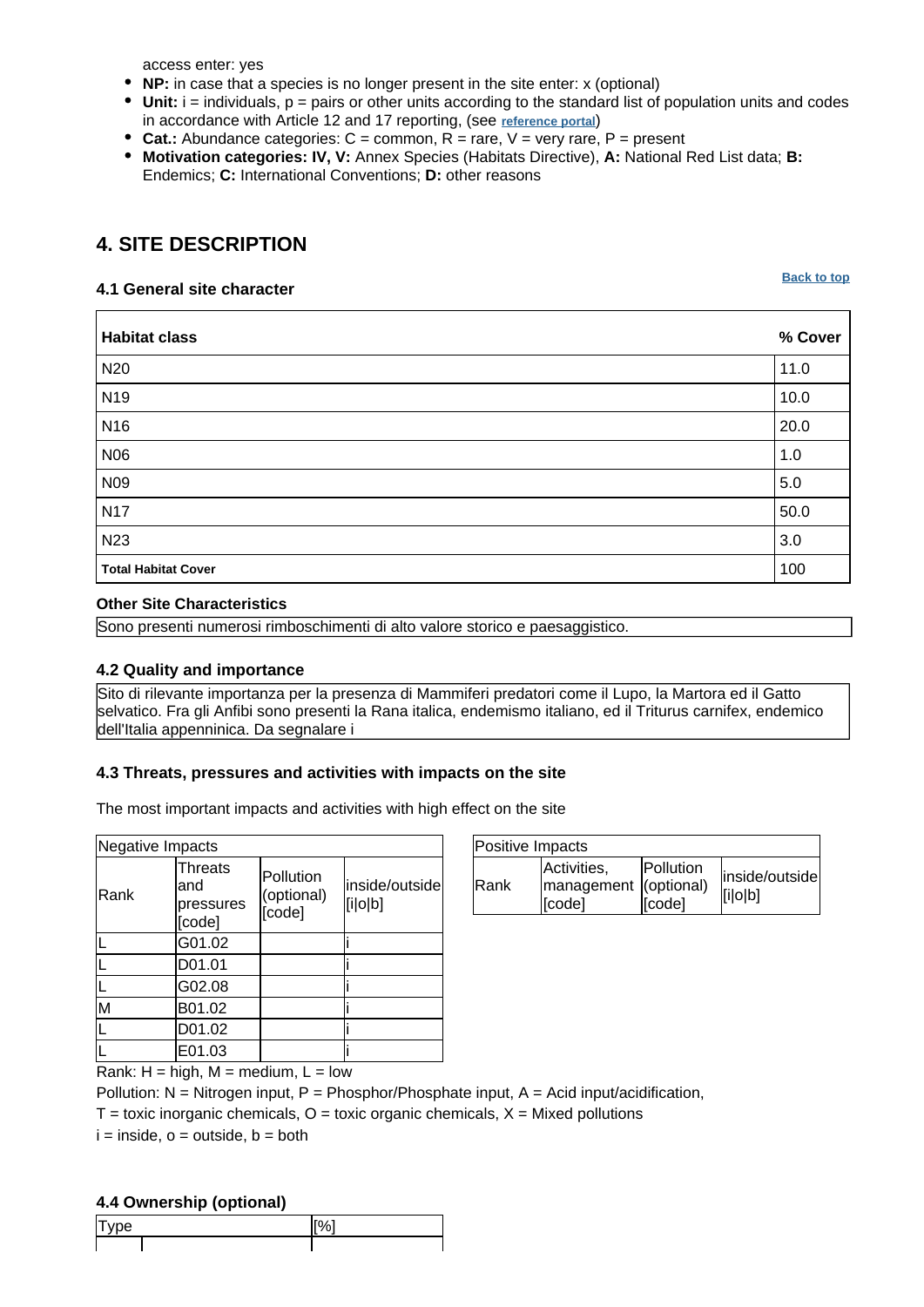|         | National/Federal      | 0   |
|---------|-----------------------|-----|
|         | Public State/Province | 0   |
|         | Local/Municipal       | 0   |
|         | Any Public            | 80  |
|         | Joint or Co-Ownership | 0   |
| Private |                       | 20  |
| Unknown |                       | 0   |
| lsum    |                       | 100 |

### **4.5 Documentation**

Comunicazione Marina Clauser. Comunicazione Marco Apollonio. Grappoli R., Fanfani A., Pavan M., 1981. Aspetti della copertura forestale, della flora e della fauna nel paesaggio nat. dell'Italia Piante Vascolari: Herbarium Universitatis Florentinae, Firenze. Mammiferi:
Comunicazione Paolo Agnelli. Uccelli:
D.R.E.A.M. Italia scrl. NEMO sas 1998. Carta del rispetto della natura della Provincia di Arezzo. Tellini Florenzano G., Arcamone E., Baccetti N., Meschini E., Sposimo P. (eds.) 1997. Atlante degli uccelli nidificanti e svernanti in Toscana (1982-1992) Quaderni del Museo di Storia Naturale di Livorno, Monografie, 1: 414 pp. Anfibi: Comunicazione Norcini.
Comunicazione Stefano Vanni. Tedaldi G., Scaravelli D., Crudele G.1996. Triturus alpestris apuanus in Provincia di Forli-Cesena e considerazioni sulla sua presenza nell'App. Tosco-Romagnolo (Amphibia Salamandridae) Quaderni Studi naturalistici della Romagna: 5, 49-54. Insetti: Bartolozzi L. 1986. Note corologiche e morfologiche sui Lucanidae in Toscana (Coleoptera) Atti del Museo Civico di Storia Naturale (Grosseto) 7/8: 11-26. Bordoni A. 1982. Fauna d'Italia. 19. Coleoptera Staphylinidae: Generalita' - Xantholininae Calderini Bologna. Carfi' S., Terzani F. 1978. Note su alcune specie di Odonati toscani (II contributo alla conoscenza degli Odonati italiani) Redia 61: 191-203. Collezione Paolo Maria Casini, Firenze.
Comunicazione Bernardo Cecchi. Museo di Storia Naturale dell'Università di Firenze, Sezione di Zoologia "La Specola". Molluschi:
Manganelli G., Giusti F. 1988. Notulae Malacologicae XXXVII.New data on Arion intermedius Normand in Italian Apennines and major Tyrrhenian islands.(Studies on the Sardinian and Corsican malacofauna VII) Archiv fur Molluskenkunde, 119: 39-54.

# <span id="page-7-0"></span>**5. SITE PROTECTION STATUS (optional)**

### **5.1 Designation types at national and regional level:**

**Code Cover [%] Code Cover [%] Code Cover [%]** IT02 70.0 IT11 100.0 IT01 100.0  $IT13$   $100.0$ 

### **5.2 Relation of the described site with other sites:**

designated at national or regional level:

<span id="page-7-1"></span>

| <b>Type code</b> | Site name                                                    | <b>Type</b> | Cover [%] |
|------------------|--------------------------------------------------------------|-------------|-----------|
| IT <sub>01</sub> | Monte Faggiolo - Giogo Seccheta                              |             |           |
| IT <sub>02</sub> | Monte Faggiolo - Giogo Seccheta                              |             |           |
| IT <sub>01</sub> | ZPS Camaldoli, Scodella, Campigna, Badia Prataglia (ver. tos | $\star$     |           |
| <b>IT11</b>      | Monte Faggiolo - Giogo Seccheta                              |             |           |
| <b>IT13</b>      | Monte Faggiolo - Giogo Seccheta                              |             |           |
| <b>IT13</b>      | ZPS Camaldoli, Scodella, Campigna, Badia Prataglia (ver. tos | $\star$     |           |
| IT <sub>02</sub> | ZPS Camaldoli, Scodella, Campigna, Badia Prataglia (ver. tos | $\star$     |           |
| <b>IT11</b>      | ZPS Camaldoli, Scodella, Campigna, Badia Prataglia (ver. tos | $\star$     |           |

#### **[Back to top](#page-0-0)**